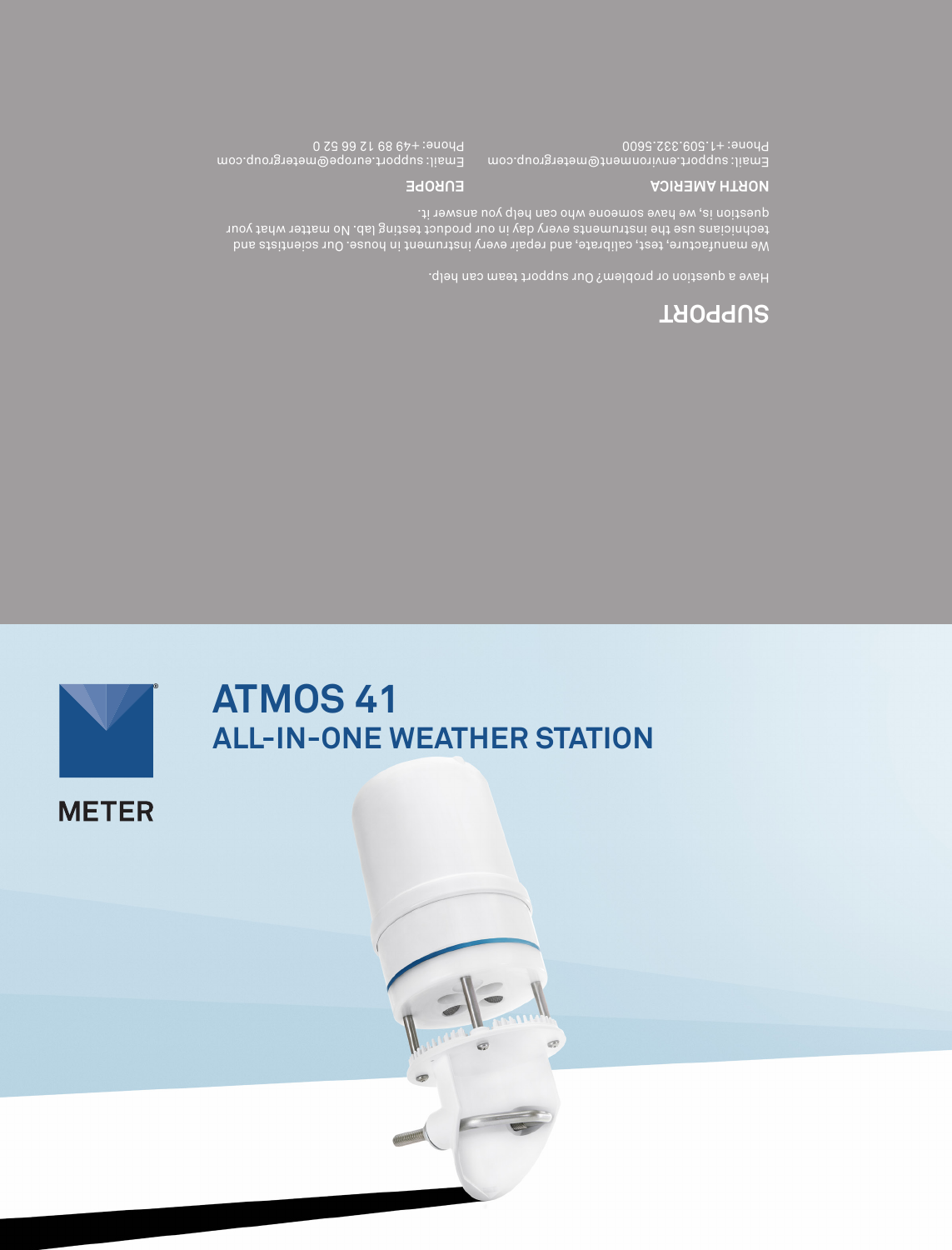# **ATMOS 41 QUICK START**

## **Preparation**

Verify that all ATMOS 41 components arrived intact. Installation will require a 13-mm (1/2-in) wrench and a secure mounting location. METER recommends a meteorological stand, pole in cement, or tripod with a 31.8- to 50.8-mm (1.25- to 2-in) diameter.

Set up and test the system (sensors and data loggers) in a lab or office. Ensure the data loggers are using up-to-date firmware and software. Verify all sensors read within expected ranges.

Before beginning installation, consider the surroundings and avoid obstructions. Many installations require the ATMOS 41 to be mounted 2 m above ground, but this can be adjusted as needed.

Please read the complete ATMOS 41 User Manual at *[metergroup.com/atmos41-support](https://www.metergroup.com/atmos41-support)*. All products have a 30-day satisfaction guarantee.

# **Connecting**

### **Plug into Data Acquisition System**

Connect the stereo plug connector into any METER data logger and configure it to read the ATMOS 41 (refer to [ATMOS 41 User](https://www.metergroup.com/atmos41-support)  [Manual\)](https://www.metergroup.com/atmos41-support). Select a nonzero measurement interval to ensure data are being logged.

To connect to a non-METER data logger, see the [ATMOS 41](https://www.metergroup.com/atmos41-support)  [Integrator Guide](https://www.metergroup.com/atmos41-support) at [metergroup.com/atmos41-support.](https://www.metergroup.com/atmos41-support)

### **Verify Readings**

Use the scan function in the software to show a list of readings. Verify these readings are within expected ranges.

### **ATTENTION**

For best results, use the latest versions of METER software and firmware for the computer or mobile device, products, and sensors. Please use the software Help menu to find updates. Consult the sensor user manual for more troubleshooting tips.

## **Installation**

#### **1. Mount Toward True North**

The ATMOS 41 must be oriented with the engraved **N** on the instrument oriented to true north (not magnetic north).



#### **2. Level the System**

Use the bubble level underneath the ATMOS 41 or a PROCHECK display to level the weather station. The mounting pole may need to be leveled or shims may need to be applied.



#### **3. Secure the System**

Tighten the V–bolt nuts by hand until hand–tight, and then tighten with a wrench.

**CAUTION: Do not overtighten bolt.**



#### **4. Plug Sensor In and Configure Logger**

Plug stereo plug connector into the data logger. Use data logger software to apply appropriate settings to the sensors plugged into each data logger port.